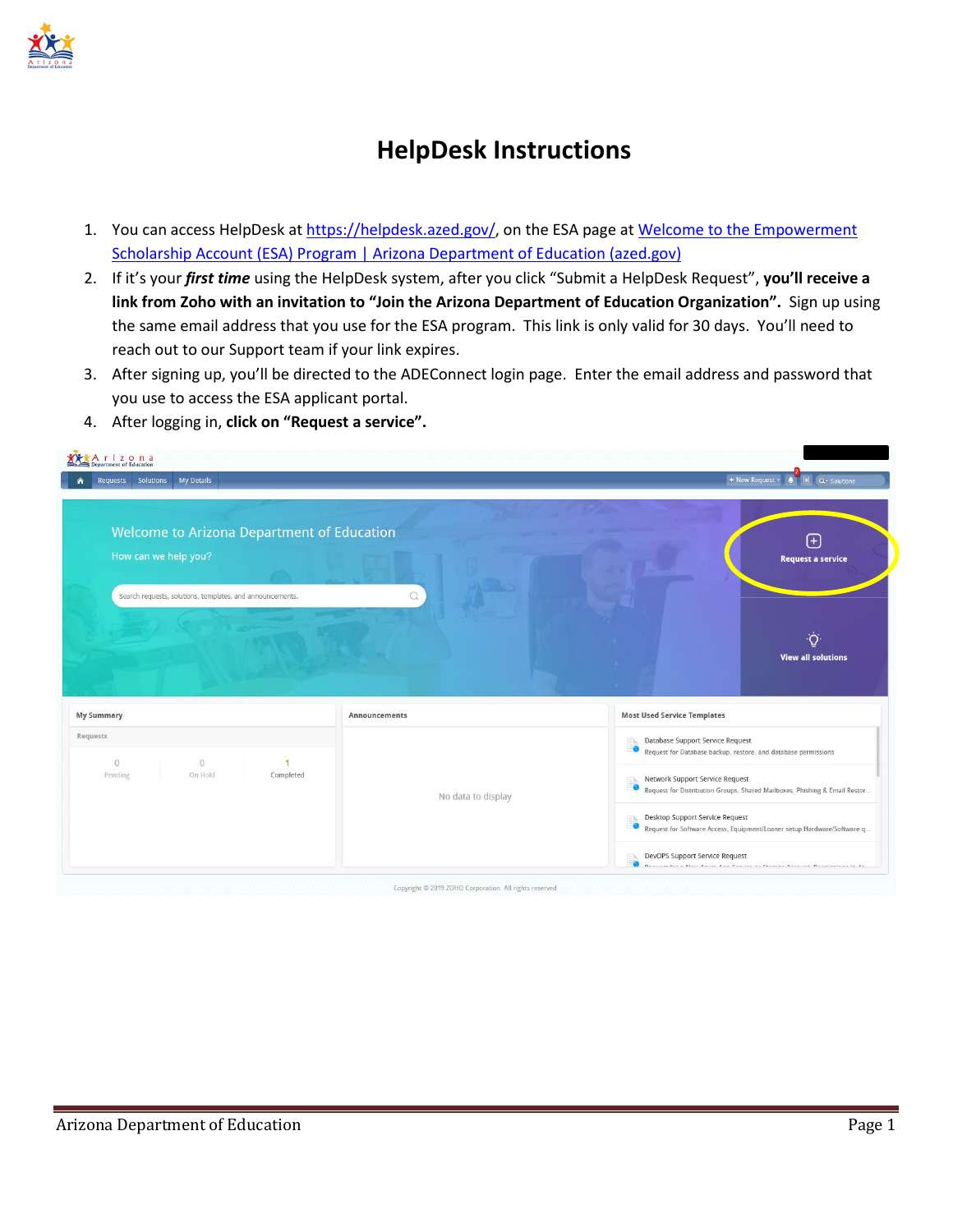

1. Other departments use HelpDesk, so you will see multiple categories. **Choose Empowerment Scholarship Account.**

|                               | Which category do you need help with?  |                          |                                      |
|-------------------------------|----------------------------------------|--------------------------|--------------------------------------|
|                               | Search Catalog                         |                          |                                      |
|                               |                                        |                          |                                      |
| <b>Information Technology</b> | <b>Empowerment Scholarship Account</b> | <b>Grants Management</b> | <b>Health and Nutrition Services</b> |
|                               |                                        |                          |                                      |
| <b>School Finance</b>         |                                        |                          |                                      |

5. **Choose which ESA program area to contact.** If you have general questions, questions about eligibility or an application, please select Program Support Service Request. If you have a request about a purchase or a preapproval, please use the Compliance Service Request.

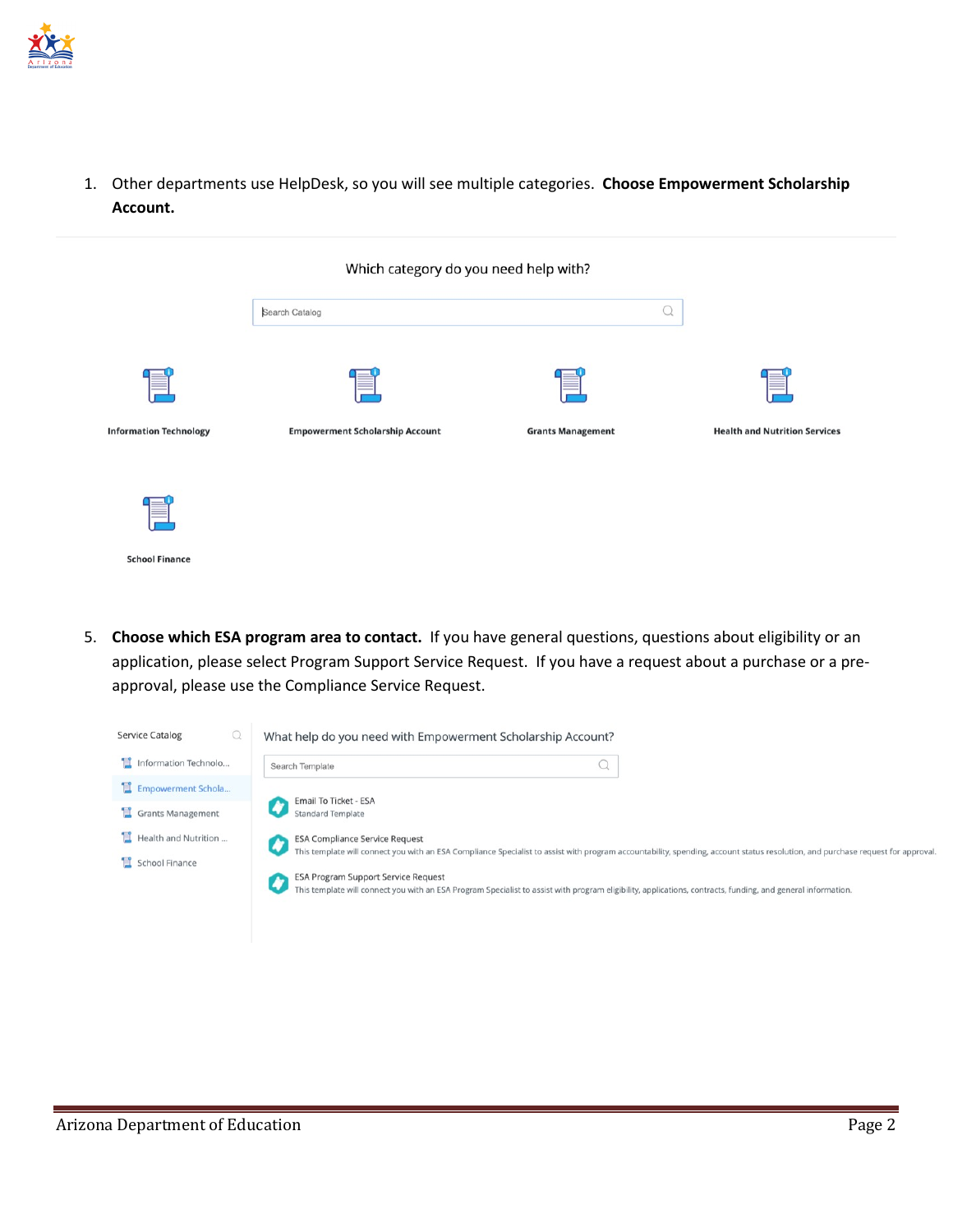

6. Complete your HelpDesk request by entering the required information. Fields with a red asterisk '\*' are required.

| *Request Type  | Service Request<br>$\checkmark$                                       | * Status                                                                                          | Open                                               |    | $\checkmark$ |
|----------------|-----------------------------------------------------------------------|---------------------------------------------------------------------------------------------------|----------------------------------------------------|----|--------------|
| * Category     | <b>ESA Program Support</b><br>$\checkmark$                            | On Behalf Of User                                                                                 | -- Select On Behalf Of User --                     |    | $\vee$ $R^+$ |
| * Sub Category | <b>Other Requests</b><br>$\checkmark$                                 |                                                                                                   |                                                    |    |              |
| * Item         | Other<br>$\checkmark$                                                 |                                                                                                   |                                                    |    |              |
| *Subject       | New Request from Contact ADE Page                                     |                                                                                                   |                                                    |    |              |
| * Description  | B<br>abs $F - 10$ $-$<br>$\boldsymbol{I}$<br>$\underline{\mathsf{u}}$ | $\overline{\mathbf{1}}$<br>$\overline{\phantom{a}}$<br>$\mathbf{z}$<br>$\angle$ = $\cdot$<br>i= * | $\blacksquare$ 1 $\varnothing$ 99<br>$4$ $\approx$ | 53 | $\checkmark$ |
|                |                                                                       |                                                                                                   |                                                    |    |              |
|                |                                                                       |                                                                                                   |                                                    |    |              |

7. Submit your request.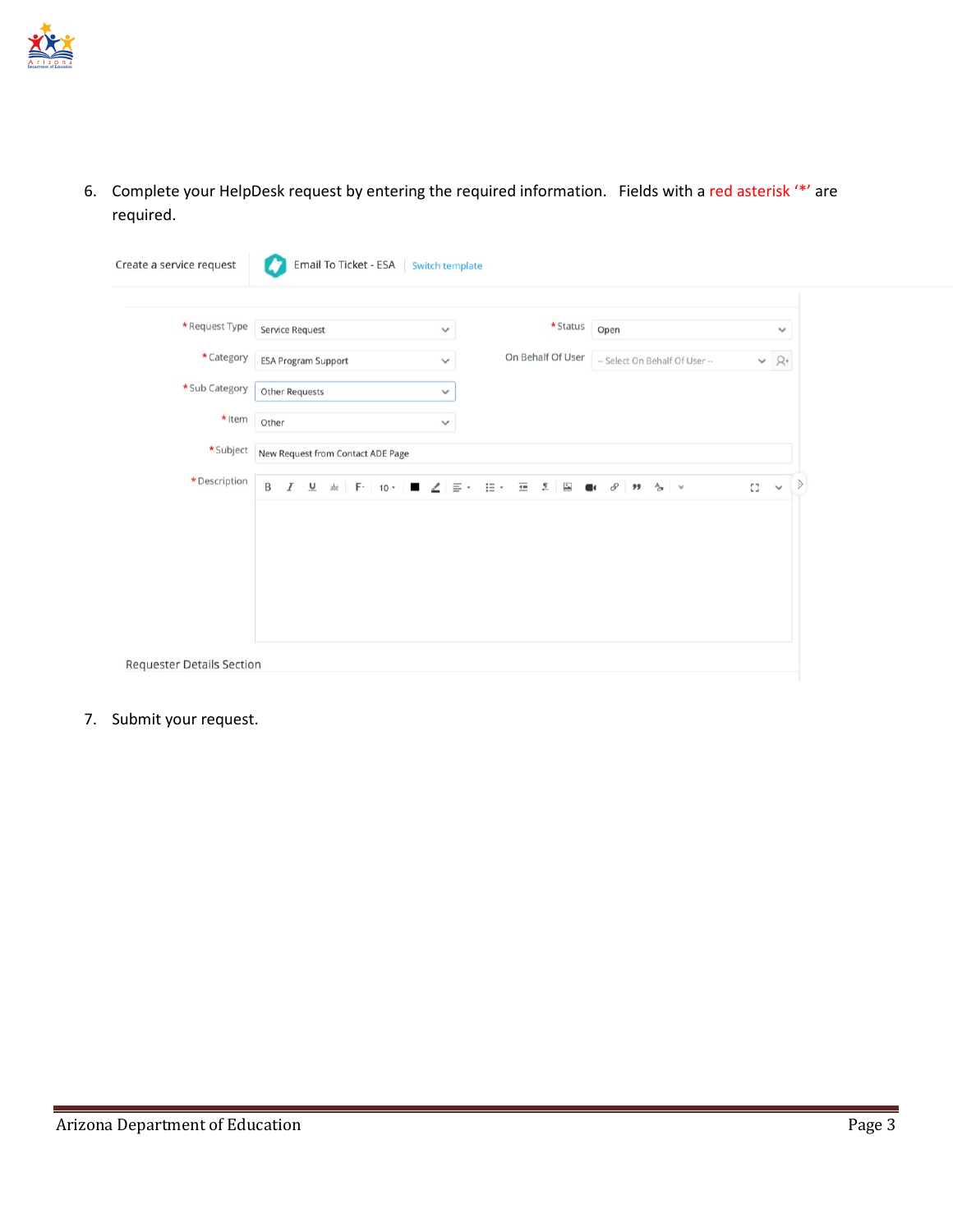



- 8. You'll receive an email confirmation and can immediately view the request. Click on "Requests" to check any open requests and to see who the request was assigned to.
- 9. When the request is completed, you'll receive an email confirmation.

| Arizona Department of Education<br>$\dddot{m}$                                                                                               |                                                                                                  |                                |                                                  |                                                                | $\mathbb{C}^{\bullet}$<br>Q & & O E                                        |
|----------------------------------------------------------------------------------------------------------------------------------------------|--------------------------------------------------------------------------------------------------|--------------------------------|--------------------------------------------------|----------------------------------------------------------------|----------------------------------------------------------------------------|
| Print<br>仚<br>Cancel<br>$\leftarrow$                                                                                                         |                                                                                                  |                                | Actions $\sim$                                   |                                                                | Service Request $\langle \rangle$                                          |
| Home<br>♦<br>Requested By<br><b>Requests</b><br>Conversations<br><b>Details</b><br>$\boxed{1}$<br><b>Request Details</b><br><b>Solutions</b> | New Request from Contact ADE Page<br>Sep 20, 2021 06:16 PM<br>Reminders<br>Resolution<br>History |                                | ← Reply E Add Note                               | Request ID<br>Status<br>Technician<br>Reminders<br>Attachments | #43551<br>Open<br><b>Not Assigned</b><br>$\pmb{\mathfrak{o}}$              |
|                                                                                                                                              | Request Type Request For Information                                                             | Status Open                    |                                                  | Due By                                                         | $\begin{smallmatrix} 0 \end{smallmatrix}$ $\ensuremath{\mathscr{O}} \circ$ |
|                                                                                                                                              | Category ESA Program Support                                                                     | On Behalf Of User Not Assigned |                                                  |                                                                | No due date set                                                            |
| Sub Category Feedback                                                                                                                        |                                                                                                  |                                |                                                  | <b>REQUESTER DETAILS</b>                                       |                                                                            |
|                                                                                                                                              | Item Support Team                                                                                |                                |                                                  |                                                                | View Full Details V                                                        |
| <b>Requester Details Section</b>                                                                                                             |                                                                                                  |                                |                                                  |                                                                |                                                                            |
| Requester Name                                                                                                                               |                                                                                                  | Asset -                        |                                                  |                                                                |                                                                            |
|                                                                                                                                              | Created Date Sep 20, 2021 06:16 PM                                                               | Responded Date Not Configured  |                                                  |                                                                |                                                                            |
|                                                                                                                                              | Due by date Not Configured                                                                       | Completed Time Not Configured  |                                                  |                                                                |                                                                            |
|                                                                                                                                              | Technician Not Assigned                                                                          |                                |                                                  |                                                                |                                                                            |
| Created By                                                                                                                                   |                                                                                                  | Department Not Assigned        |                                                  |                                                                |                                                                            |
|                                                                                                                                              | Template Email To Ticket - ESA                                                                   |                                | Service Category Empowerment Scholarship Account |                                                                |                                                                            |